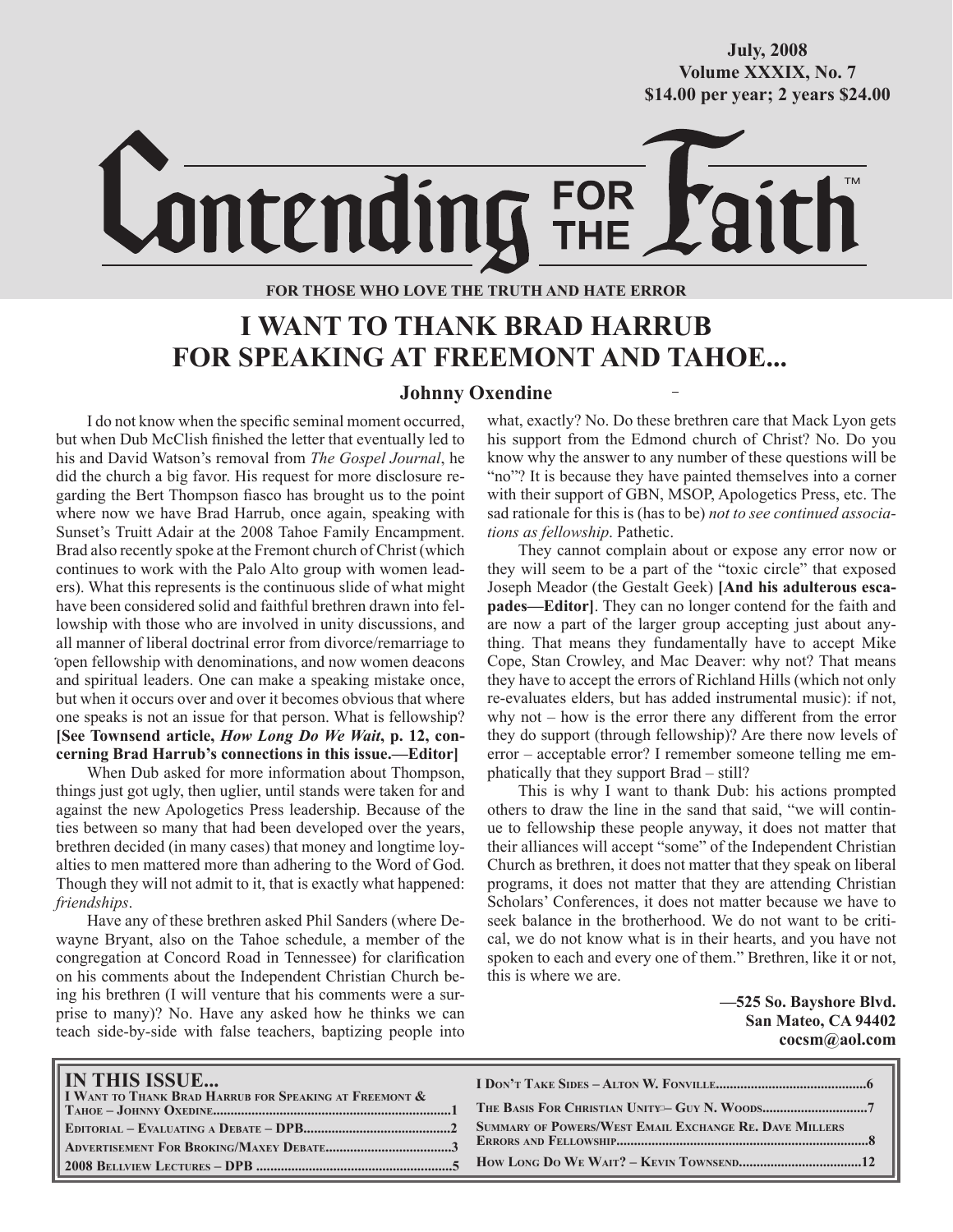

#### **David P. Brown, Editor and Publisher jbrow@charter.net**

*COMMUNICATIONS received by CONTENDING FOR THE FAITH and/or its Editors are viewed as intended FOR PUBLICATION unless otherwise stated. Whereas we respect confidential information, so described, everything else sent to us we feel free to publish without further permission being necessary. Anything sent to us NOT for publication, please indicate this clearly when you write. Please address such letters directly to the Editor-in-Chief David P. Brown, P.O. Box 2357, Spring, Texas 77383. Telephone: (281) 350-5516.*

#### **SUBSCRIPTIONS RATES**

*Single Subscriptions: One Year, \$14.00; Two Years, \$24.00. Club Rate: Three One-Year Subscriptions, \$36; Five One-Year Subscriptions, \$58.00. Whole Congregation Rate: Any congregation entering each family of its entire membership with single copies being mailed directly to each home receives a \$3.00 discount off the Single Subscription Rate, i.e., such whole congregation subscriptions are payable in advance at the rate of \$11.00 per year per family address. Foreign Rate: One Year, \$30.*

#### **ADVERTISING POLICY & RATES**

*CONTENDING FOR THE FAITH was begun and continues to exist to defend the gospel (Philippians 1:7,17) and refute error (Jude 3). Therefore, we are interested in advertising only those things that are in harmony with what the Bible authorizes (Colossians 3:17). We will not knowingly advertise anything to the contrary. Hence, we reserve the right to refuse any offer to advertise in this paper.*

*All setups and layouts of advertisements will be done by CONTENDING FOR THE FAITH. A one-time setup and layout fee for each advertisement will be charged if such setup or layout is needful. Setup and layout fees are in addition to the cost of the space purchased for advertisement. No major changes will be made without customer approval.*

*All advertisements must be in our hands no later than two (2) months preceding the publishing of the issue of the journal in which you desire your advertisement to appear. To avoid being charged for the following month, ads must be canceled by the first of the month. We appreciate your understanding of and cooperation with our advertising policy.*

*MAIL ALL SUBSCRIPTIONS, ADVERTISEMENTS AND LETTERS TO THE EDITOR-IN-CHIEF, P. O. Box 2357, Spring, Texas 77383-2357. COST OF SPACE FOR ADS: Back page, \$300.00; full page, \$300.00; half page, \$175.00; quarter page, \$90.00; less than quarter page, \$18.00 per column-inch. CLASSIFIED ADS: \$2.00 per line per month. CHURCH DIREC-TORY ADS: \$30.00 per line per year. SETUP AND LAYOUT FEES: Full page, \$50.00; half page, \$35.00; anything under a half page, \$20.00.*

*CONTENDING FOR THE FAITH is published monthly. P. O. Box 2357, Spring, Texas 77383-2357 Telephone: (281) 350-5516.*

> **Ira Y. Rice, Jr., Founder August 3, 1917-October 10, 2001**

## **Editorial... EVALUATING A DEBATE**

Of all truth, spiritual Truth is the most important (Matt. 6:33; John 8:31,32; 17:17; 1 Tim. 2:4; James 1:18). Believed and obeyed from the heart, spiritual Truth alone procures the remission of man's sins he has committed against God and thereby his reconciliation to Him (Rom. 5:10; 6:3, 4, 17, 18; 1 Peter 1:22; Col. 2:12; Eph. 2:16; 2 Cor. 5:18, 19). We, therefore, dare not let our admiration for and friendship with any preacher, paper, school, anything or anyone else cause us to reject the Truth on any subject. Our love for the Truth of the Gospel should even exceed our love for our families.

In seeking to "be established in the present truth," men have utilized the polemic platform as one means to test their convictions (2 Peter 1:12). When conducted properly, debates have served well to aid men in complying with Paul's directive to **"Prove all things; hold fast that which is good"** (1 Thess. 5:21). Such debates expose error as well as uphold Truth. Such discussions are, therefore, "proving ground" operations.

The Scriptures are the objective, absolute, humanly attainable, final, infallible, complete standard for determining God's Will in any and all moral and spiritual matters (2 Tim. 3:16,17; James 1:25; 2 Tim. 2:15; John 12:48). This is because the Bible was inspired by God (1 Cor. 2:9-16; Gal. 3:16; 2 Peter 1:2-4;19-21).

However, we must properly use the rational faculties God has given us in arriving at the Truth on any subject (Isa. 1:18; Acts 17:2; 18:4; 24:25; 1 Thess. 5:21; 2 Thess. 3:1, 2). The reader must determine whether the debaters stayed true to and consistent with what they "declared," "acknowledged," and "affirmed."

This debate is a written one. It began on July 3, 2008 with Darrell Broking's first affirmative post to the chat group **ContendingFTF@yahoogroups.com.**  Also**,** it will appear on **churchesofchrist.com**. It is being posted on Al Maxey's debate web site, **zianet.com/ maxey/pattern.htm**. *[See advertisment on page 3]*.

A written debate allows for each man to have sufficient time to study and think through his position and arguments as well as those of his opponent. Each disputant should be able to argue his case as he sees fit to do so. Further, each disputant is expected to press what he deems to be inconsistant and contradictory on the part of his opponent. True and False questions as well as other questions will be employed by each debater to expose what he considers to be inconsistencies and contradictions of his opponent. This is the nature of a debate; and, therefore, the reason the honest and serious student is benefited by it.

The earnest pupil knows what to look for in a debater's effort to prove his case as well as refute the position of his opponent. Though *not exhaustive* the following fundamental questions should be asked by the reader concerning each participant's efforts in this debate, or any debate, whether oral or written.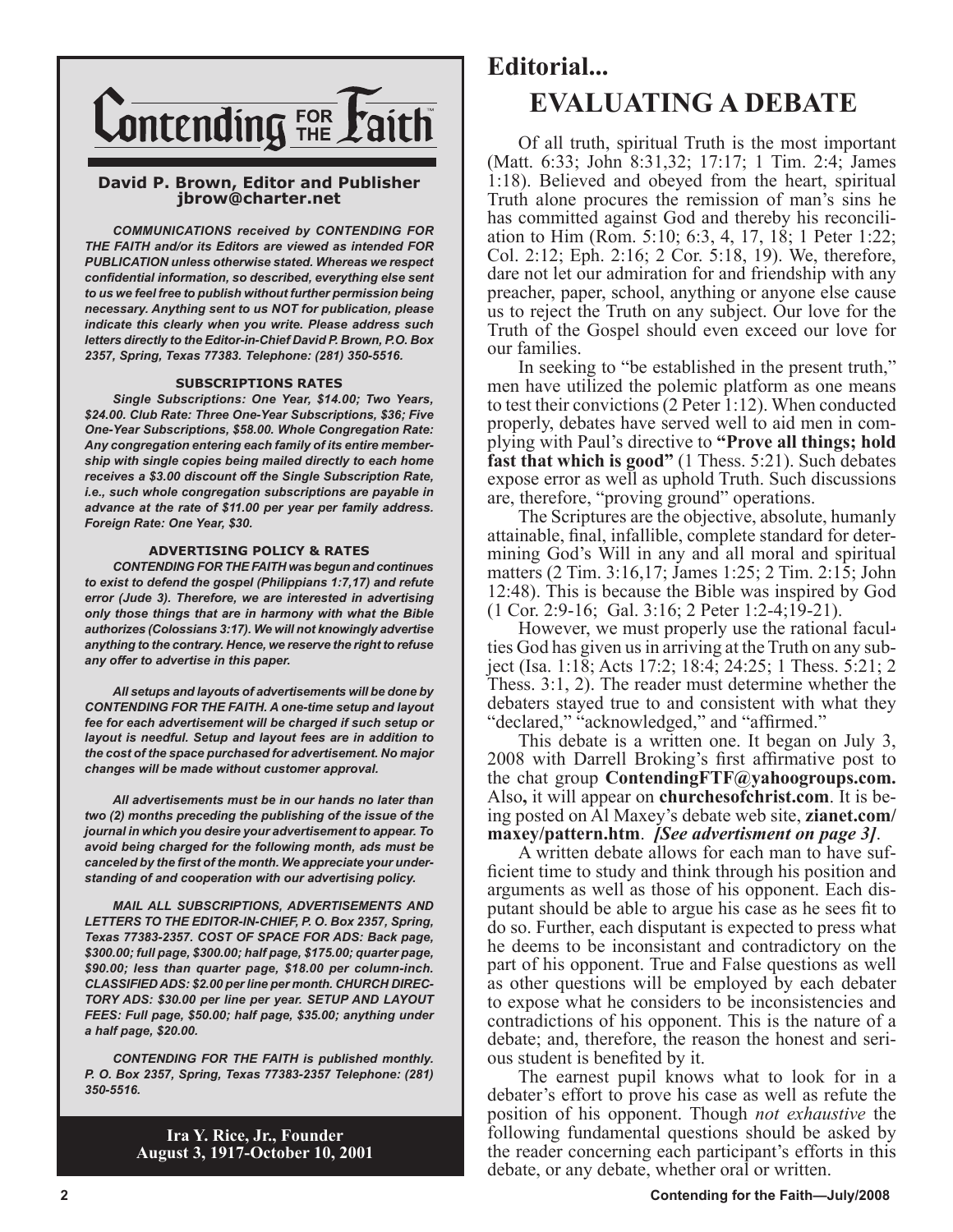1. Did each disputant define the *terms* of his proposition?

2. Did each party understand the *implication(s)* of his proposition?

3. Was the Bible used as the *only* standard of measurement in attempting to prove and disprove matters (2 Tim. 3:16, 17)?

4. Was there a clear *respect* for and *a thorough understanding* of the importance of the *immediate* and *remote context* of the Scriptures employed in the debate?

5. Did each person indicate that he knew the difference between *generic* and *specific* terms?

6. Did each disputant understand that *a modern dictionary only gives the present usage of words*?

7. Did each participant evidence a clear understanding



**Preacher/Elder Mountain City Church of Christ Mountain City, Tennessee**

**Written Internet Debate Between Brethren Broking and Maxey**  *IS THE NEW TESTAMENT GOD'S DIVINE PATTERN?*

tional?

*proving* it to be true?

*cannot imply error*?

 **Darrell Broking Al Maxey churchesofchrist.com ContendingFTF@yahoogroups.com www.zianet.com/maxey/pattern.htm**

**Minister/Elder Cuba Avenue Church of Christ Alamogordo,** 

**New Mexico**



*The New Covenant writings ARE the divine pattern The New Covenant writings CONTAIN specific rewhich must be followed for both fellowship and salvation.*

**Affirm --- Darrell Broking Deny --- Al Maxey**

 **Affirm—Al Maxey Deny—Darrell Broking**

## **The Debate Began With Darrell Broking's First Affirmative Posted on July 3, 2008.**

*tion.*

1st Affirmative: Darrell Broking 1st Rebuttal: Al Maxey 2nd Affirmative: Darrell Broking 2nd Rebuttal: Al Maxey 3rd Affirmative: Darrell Broking 3rd Rebuttal: Al Maxey 4th Affirmative: Darrell Broking 4th Rebuttal: Al Maxey

of the Truth, that before one is *obligated* before God to do anything, the Word of God must *authorize* it (Col. 3:17)?

8. Did each disputant demonstrate that he knew that the Bible authorizes anyone to do anything *only* by *direct statements, example,* and *implication*?

9. Did each debater indicate he fully understood that an example of something *does not* have to be found in the Bible before it authorized?

10. Did each debater disclose that he knew that in the process of authorizing certain matters, the Bible allows for *options* in getting done the thing(s) authorized?

11. Did each person understand that in discharging the obligation wherein options are available, that *one chooses the option that discharges the obligation in the* 

1st Affirmative: Al Maxey 1st Rebuttal: Darrell Broking 2nd Affirmative: Al Maxey 2nd Rebuttal: Darrell Broking 3rd Affirmative: Al Maxey 3rd Rebuttal: Darrell Broking 4th Affirmative: Al Maxey 4th Rebuttal: Darrell Broking

*quirements and expectations of our God, few in quantity, that are essential for both fellowship and salva-*

*most advantageous (expedient) manner*?

efforts to argue his case from the Scriptures?

12. Did each disputant indicate that he understood the difference between obligatory and optional matters? 13. Did either one of the debaters attempt to make optional matters *obligatory* or *obligatory* matters op-

14. Did each disputant evidence proper respect, understanding, and use of *the laws of valid inference* in

15. Is there evidence that each person understood the difference in merely *asserting* something to be true and

16. Did the disputants show they understood that *truth* 

17. Did each party reveal that he realized that students

of the Bible are to *infer* only what the Bible implies? 18. Did each debater understand that when *all of the parts of a thing are proven to be True the whole of the thing is True*?

19. Did either party *ridicule* logic?

20. Did the participants reveal that they understood that *precisely stated propositions* are without exception true or false (not true)?

21. Did the debaters know *how* to make an argument? 22. Did the parties understand that when the *major and minor premises* of a *syllogism* are *true* and *the syl-*

*logism is valid* that *the conclusion cannot be wrong*? 23. Did the disputants understand that *an illustration* 

*proves nothing*; that *it only illustrates*?

24. Was there an attempt to *deny* the implication(s) of

#### **Contending for the Faith—July/2008 3**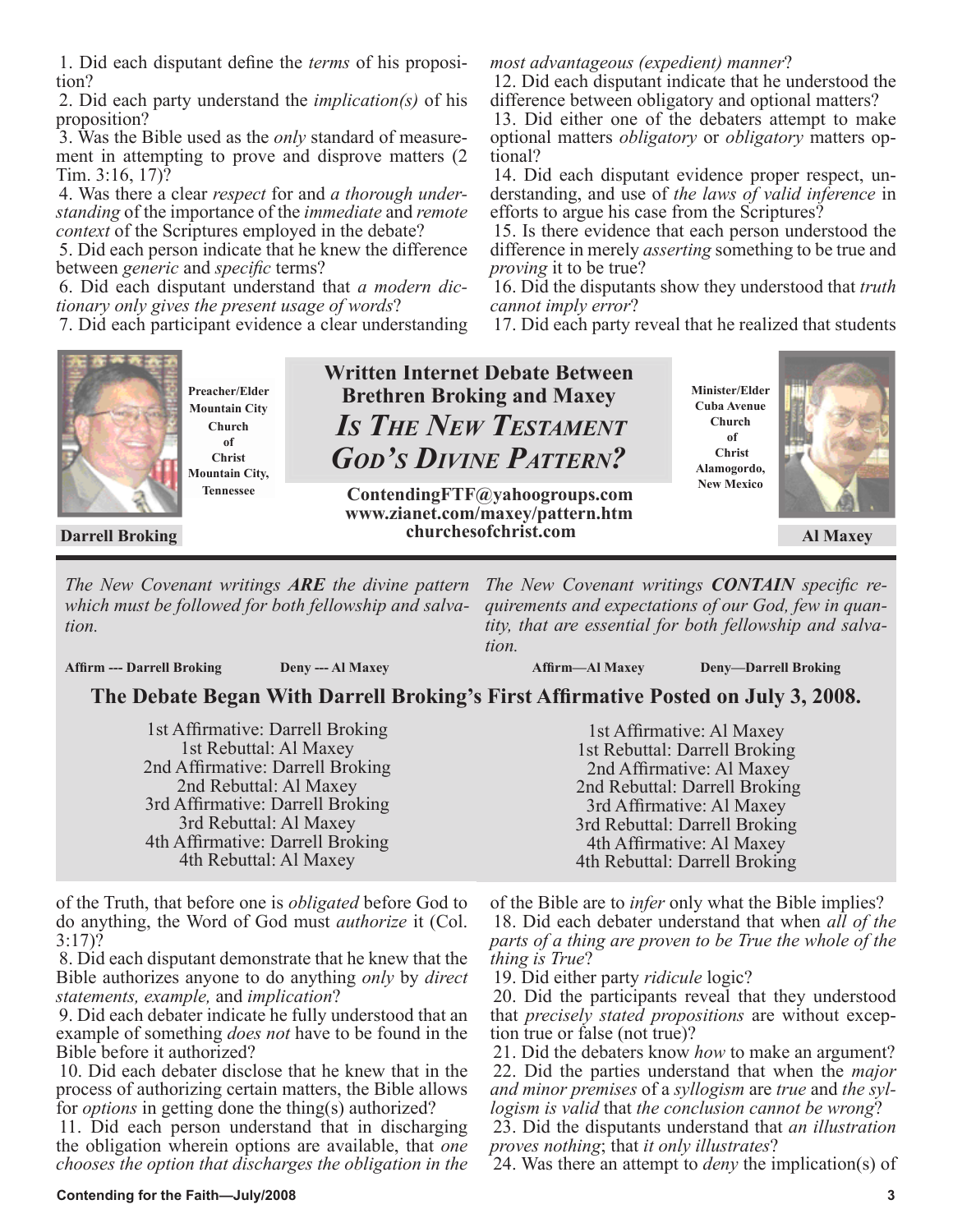one's proposition?

25. Did the debaters treat one another with *respect*?

26. Was the *issue* clearly stated?

27. Was the material presented *systematicly*?

28. Was there any attempt to *"beg the question"*?

29. Did either debater *attack his opponent's person*?

30. Did either disputant *demonstrate* that he would **not** change his position regardless of how adequate the evi- dence was or how logically it was presented?

31. Did either debater deny that the Bible authorizes by implication?

32. Did either debater deny that what the Bible implies is as binding on man as what it explicitly authorizes?

In college one of the courses most beneficial to me was *"Listening Comprehension."* We were taught that a person could say he had *"listened" only when he had understood the information.* While there are many things necessary to listening, if one cannot *logically* analyze information, it is impossible for him to comprehend it; and, if one has not comprehended what was said or written, he has not listened. Hence, knowing *how* to properly "think through" material is directly connected with drawing a correct conclusion. The aforelisted questions emphasize principles necessary

to analyze material whether spoken or written. Thus, when one has finished reading and studying each participant's material, he may correctly answer the question: *"What did the debater/speaker/preacher actually say?"*<br>Another very important point necessary to correct-

ly evaluating a debate is to *examine closely* whether each disputant has truthfully represented *what* his opponent has said. *In other words, did each debater say what his opponent said he said?* For obvious reasons this is more easily done in a written debate; however, it is *imperative* that *time* and *effort* be used in *reading* and *re-reading* material if such is to be adequately done.

In closing it is most appropriate to emphasize the Words of Jesus when He instructs us to **"Take heed**  what ye hear" and "how ye hear:..." (Mark 4:24;<br>Luke 8:18). We must be sure that *what* we hear is truly Bible instruction. *How* one hears pertains to one's proper application of God's Truth to his life (Luke 8: 15; Matt. 5 :6; John 7: 17). Hence, it seems most appropriate to urge the reader of this debate to heed the Words of Jesus when He said, **"Who hath ears to hear, let him hear."** (Matt. 13:9).

# **"MAY A WOMAN TRANSLATE A SERMON TO AN AUDIENCE THAT INCLUDES MEN?"**

## **A Written Debate Between the Late Bob Berard and Robin Haley**

**OVER 100 PAGES**  $\Box$  **CD ROM**  $\Box$  **RESEARCHABLE PDF** 

## **\$5.00 PER CD ROM**

**PRICE INCLUDES S&H**

**ORDER TODAY**

*CFTF*  **P. O. BOX 2273 SPRING, TX 77383-2273**

## **Past Spring** *Contending for the Faith* **Lecture Books**

**Spring Lectureship Books In Print**

2007 Fellowship—From God or Man – \$17.002006 *Anti-ism—From God or Man*? – \$17.00 *Morals—From God or Man*? – \$17.002004 *Judaism—From God or Man*? – \$17.00 *Catholicism –* \$16.001998 *Premillennialism –* \$14.001996 *Isa. Vol. 2* Chap. 40-66 – \$12.00 *Isa. Vol.* 1 Chapters 1-39 − \$12.00♦1994 *The Church Enters the 21st Century* − \$12.00

**Add \$3.00 per book S&H TX residents add 7.25% tax**

SEND ALL ORDERS WITH PAYMENT TO: *CONTENDING FOR THE FAITH* **P.O. BOX 2357 SPRING, TEXAS 77383-2357**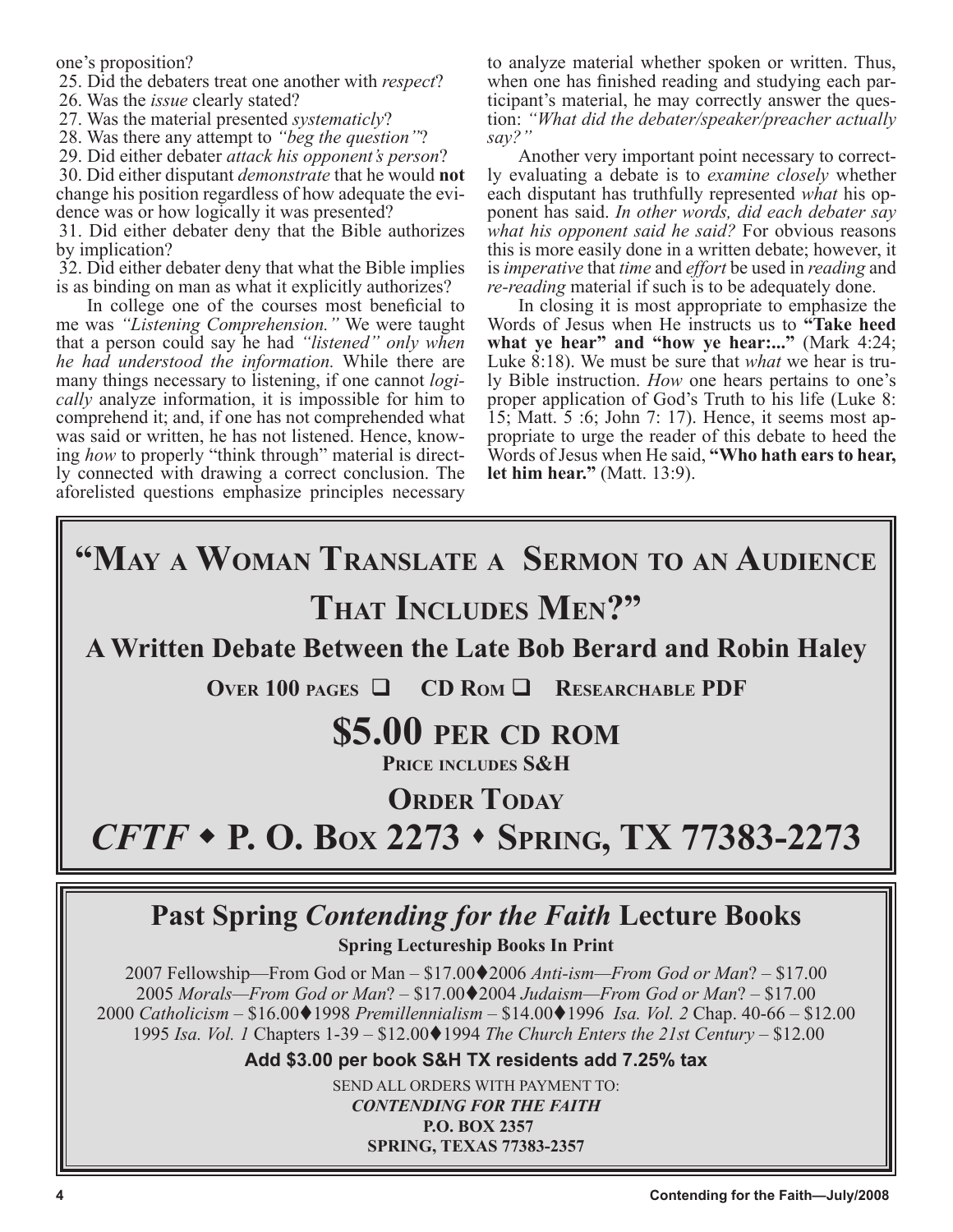# **2008 Bellview Lectures**

## **David P. Brown**

[*I wrote the following for the purpose of posting it to certain Internet chat lists. Michael Hatcher read it and desired to run it in Defender. He ran it in the 2008 June issue of that good paper. I had planned on printing it in CFTF any way, so here it is.***—Editor**]

Yesterday afternoon (Wed.) I returned from the thirtythird annual Bellview Church of Christ Lectureship, Pensacola, Florida. The theme of the 2008 lectures was "Preaching From The Major Prophets." We strongly recommend the oral lectures and the lectureship book. Michael Hatcher is the faithful director of the lectures and editor of the book. He is also the editor of *Defender* and has preached for the Bellview church since about mid-1994.

We commend the Bellview elders, Paul Brantley and Fred Stancliff for their faithful work in the Lord. Our prayer is that they continue their faithful efforts in all things they strive to do and that the Bellview church will grow spiritually as well as numerically in this difficult time for the church of our Lord.

If in a few words we can describe this year's lectures it would be as follows. The Old Testament prophets spoke only the whole counsel of God to the people to whom God sent them. They did not shrink from their task, though the people to whom they were sent in most cases did not receive their God-ordained message. To the contrary they rejected it. In many instances the prophets were persecuted because they told the people the unvarnished truth. They truly were to "comfort the afflicted and to afflict the comfortable" in Zion. This they did faithfully while all the time teaching of the coming Messiah.

If brethren want to know what God's view of "balanced preaching" is, they should not stay long away from the prophets of the Old Testament. Being that the Old Testament was written afore time for our learning (Rom. 15:4), then one should not find it difficult to understand that Gospel preachers should learn from the Old Testament prophets much about "balanced preaching." It is interesting to note the preaching of John the Baptizer, the forerunner of the Lord, Jesus' Himself, our Lord's apostles and the early evangelists. Compare and contrast these of the New Testament with the prophets of the Old Testament. You cannot help but notice how much they resemble one another in the preaching of the Truth, the exposure of error and the refutation of false teachers. What balanced preaching they did! It is a far cry from what some of our "super spiritual" preachers engage in today whether orally or in print.

What an example is found in the faithful prophets of old for Gospel preachers to follow today in their efforts to preach the Gospel. We too are to preach only what God has given us to preach—the New Testament of Christ—without addition, subtraction or any kind of alteration—and without apology for it. In so doing we are to, as the prophets of old did, reprove, rebuke and exhort, with all longsuffering and doctrine, while all the time pointing people to the end of time when the Lord will return to destroy the world and judge all men in righteousness. He will then open the gates of Heaven to the righteous and consign the wicked to eternal torment in Hell.

This lectureship was truly a preaching lectureship. It was not an "I'm okay, you're okay" affair. It truly followed in the steps of the prophets in their approach to addressing sin and salvation. There was no effort to gloss over sin. False teachers' names were called and their errors exposed and refuted. On all topics the Truth of God's Word was proclaimed and magnified. Great emphasis was given to the need of evangelism as we labor to keep the church pure. Certain lectureships at one time were known for their soundness in proclaiming the whole counsel of God without fear or favor, while also exposing all error and those who propagate it. They did this consistently while teaching the Truth on all subjects without favor and respect of persons. Such lectureships as MSOP, Schertz, TX, Southwest Lectures, Southside Lectures, Lubbock, TX, Power Lectures, East TN School of Preaching and Florida School of Preaching to name a few, have given up dealing with issues that trouble the church. Each year such lectureships more and more mimic the lectureships of the universities operated by weak and unfaithful brethren. They are insipid and weak as water (with our apologies to the water). To put it bluntly, "They have sold their birthright for a mess of pottage and warmed over denominational soup." But this was not the case with the Bellview Church of Christ Lectures.

To order books, CDs of the books, or DVDs you may contact the Bellview congregation.

> **—25403 Lancewood Dr. Spring, TX 77373 jbrow@charter.net**

"And now also the axe is laid unto the root of the trees: there-<br>fore every tree which bringeth not forth good fruit is hewn down, and cast into the fire" (Matt. 3:10)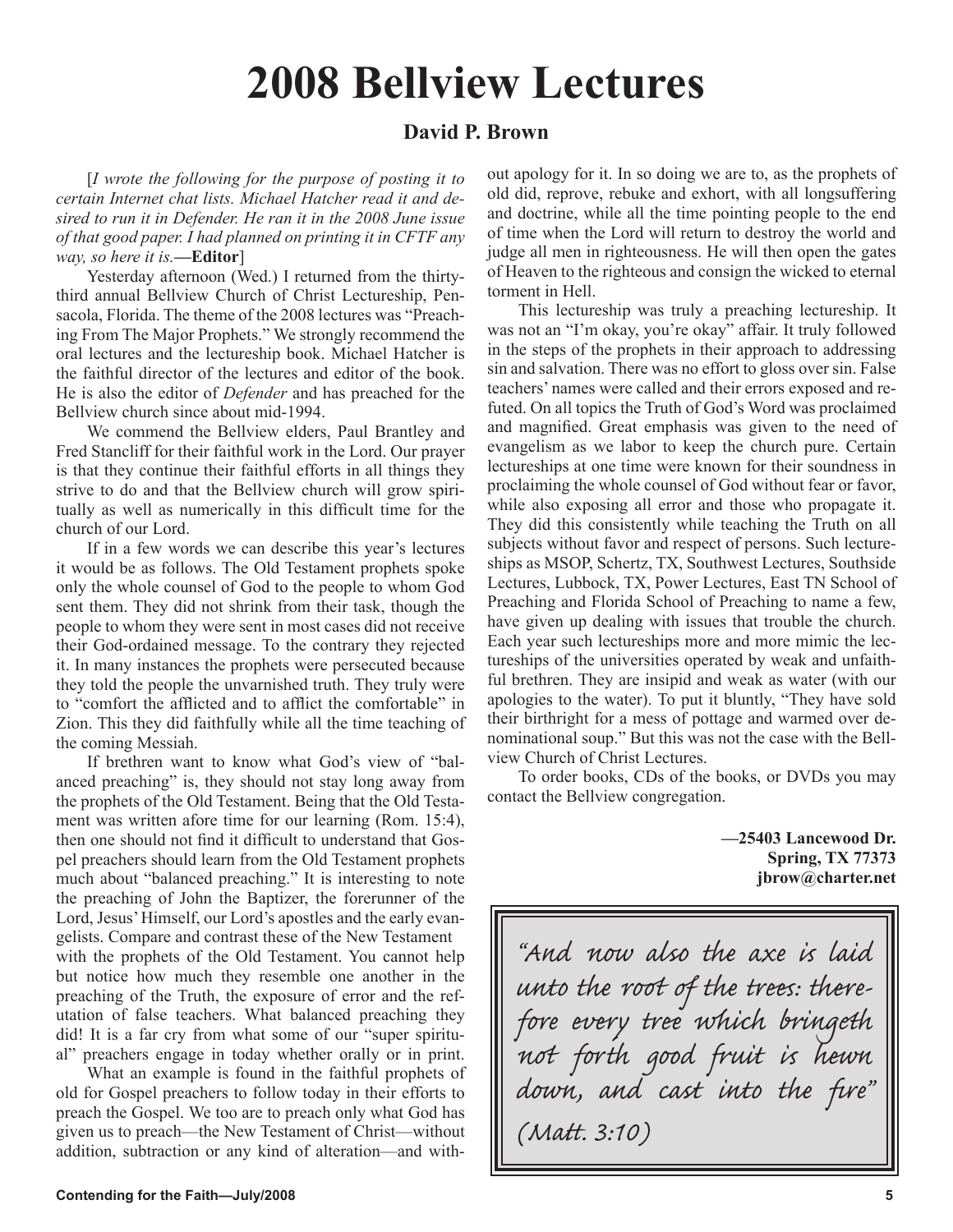# **I DON'T TAKE SIDES**

## **Alton W. Fonville**

Who is on the Lord's side? This was the question that Moses asked shortly after Aaron had made the golden calf to worship. In Exodus 32, we have the account of a very grievous sin being committed while Moses was on the mountain talking with God. In addition to worshiping the golden calf, they were showing their shame by being naked. Moses demanded them to make a choice as to whom they would serve. Later, just before Moses died, he again pleaded with the people: **"See, I have set before thee this day life and good, and death and evil; Therefore choose life"** (Deut. 30: 15).

The people of God have always had to make choice take sides. They have had to "judge" as to what was good and what was evil, then make up their minds for which side they were going to cling. After all, there have always been two sides—the Lord's side and the devil's side. Our Lord taught us that when he said, **"No man can serve two masters: for either he will hate the one, and love the other; or else he will hold to the one, and despise the other. Ye cannot serve God and mammon"** (Matt. 6:24). So, when we hear people say that "I don't take sides," it is clear which side they have already chosen. They don't like the implication being left of serving the devil, but, what else is it? On matters of doctrinal issues, the Christian has no choice of sides if he wants to be a friend of the Lord. When we take the passive side and remain silent in places where we should be speaking out and "keeping the commandments" of the Lord to reprove, rebuke, exhort, mark, avoid and have no fellowship with certain kinds of behavior among our brethren, we are choosing the devil's side. You cannot cover it up by saying, "I don't take sides." Do you recall the teaching of James? **"...know ye not that the friendship of the world is enmity with God? whosoever therefore will be a friend of the world is the enemy of God"** (James 4:4).

This same teaching is repeated by John:

**Love not the world, neither the things that are in the world. If any man love the world, the love of the Father is not in him. For all that is in the world, the lust of the flesh, and the lust of the eyes, and the pride of life, is not of the Father, but is of the world. And the world passeth away, and the lust thereof: but he that doeth the will of God abideth for ever"** (1 John 2:15-17).

 Another clear case of making a choice of sides which we will choose—love of the Father or the love of the world with Satan as ruler. When we fellowship the works of darkness within our ranks, or even have pleasure in those who do, we have already taken sides with the devil. There is no gray area or middle ground, or a fence to straddle for us to select. Lukewarmness is sickening to our Lord and he will vomit those out who refuse to take sides against evil and wickedness.

For the some time now, our brotherhood has been well supplied with documentation on certain brethren who are among us, living as though they have not sinned publicly, and who refuse to repent. And, there are those who "have pleasure" in having full fellowship with them, completely disregarding what the scriptures clearly teach: **'Who knowing the judgment of God, that they which commit such things are worthy of death, not only do the same, but have pleasure in them that do them"** (Rom. 1:32). They may have never said it publicly, but, they have taken sides whether they intended to or not. In the long ago, Joshua expressed it as though the people thought it was evil to serve the Lord. He said to his people:

**"And if it seem evil unto you to serve the LORD, choose you this day whom ye will serve; whether the gods which your fathers served that were on the other side of the flood, or the gods of the Amorites, in whose land ye dwell: but as for me and my house, we will serve the LORD"** (Joshua 24:15).

As certainly as they were called on to take sides in the battle for righteousness, every Christian is also called upon to take the same side that Joshua and Paul took—**"set for the defense of the gospel of Christ"** (Phil. 1:17).

## **—337 Madison 4605 Saint Paul, AR 72760**

**֎֍֎֍֎֍֎֍֎֍֎֍֎** 



*—Dub and Lavonne McClish*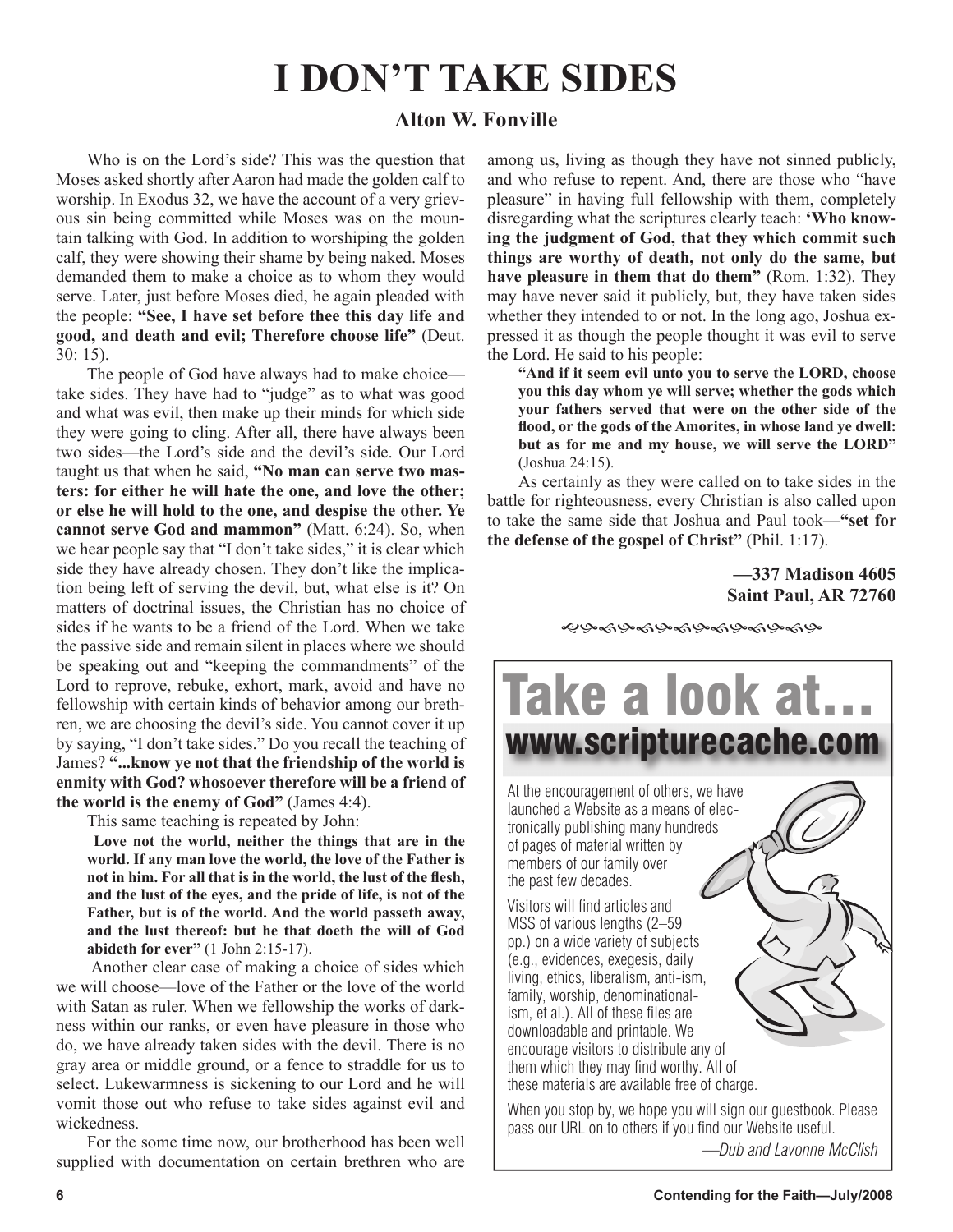# **The Basis Of Christian Unity**

## **Guy N. Woods**

Unity in the body of Christ—the church of our Lord—is a goal for which every sincere and faithful follower of the Christ diligently seeks and fervently prays. Why those who profess his name and adhere to His standard should all be one are matters clearly taught in the Scriptures and therefore unquestioned by those who respect His will and who confess allegiance to His cause (1 Cor. 1:10; Eph. 4:1-6). But, its realization has, in large measure, eluded us.

Why?

The reasons are many, chief among them being the view that unity must be reached on the basis of agreement in certain prescribed areas, one's soundness being determined by one's mental assent to the views common to the faction to which one belongs. This concept, characteristic of all parties among us, is basically and fundamentally unsound because unity in the body of Christ does not necessarily result from agreement among those who constitute any faction or all of them together. It should be obvious to all that men may, and often do, agree fully on all matters by them regarded as essential yet are far, very far from being one in Christ. Unity–conformity of views–may exist out of Christ as well as in him; but, this is very far from being the unity for which the Savior prayed in Gethsemane. Unity in commitment to a cause is not a necessary consequent of faithful discipleship; agreement on certain creedal matters as a condition of acceptance in fellowship is to resort to a human, not a divine standard of soundness. Paul perceived that there were those who would seek to establish their loyalty to party in this manner, and wrote, **"For we dare not make ourselves of the number, or compare ourselves with some that commend themselves: but they measuring themselves by themselves, and comparing themselves among themselves, are not wise"** (2 Cor. 10:12).

Christ is the source of our lives as He is also the sphere

of our total religious faith and spiritual activity. As the branch withers and dies when separated from the True Vine (John 15:1-6), so the members of his body–the church–subsist and are one in Him only as they partake of His spirit, accept fully His teaching and conform wholly to His will (Luke 6:46). This done, unity with Him prevails and, in consequence, with all others in His body with like motivation.

The Truth is, the faith that saves is vastly more than simple intellectual assent to a body of teaching; unless it is characterzed by love, deep devotion and commitment without ration to Him; unless the heart, the mind, and the soul are wholly His; unless one's thoughts, purposes and plans all converge in Him is there unity with the Head and consequential with all other members of His body (1 Cor. 12:12). Where the one is wanting, the other is impossible.

To seek unity on the ground of common belief in party tenets alone, promotes sectarianism and produces more division in the body of Christ. James wrote, **"The devils also believe, and tremble"** (James 2:19). These demons were of common faith and thus united in their convictions but the "unity" resulting was far from that which God intended for His people. One's views may harmonize fully with those of the party yet far short of that unity of the Spirit in the bond of peace which Paul approved. Each factious group among us today began, is maintained and persists solely on the basis of agreement in a narrow and restricted area of allegiance to a hobby and sectarian view acceptable only to the group which holds it, but which effectively operates as a barrier to others of like precious faith in all other areas of teaching and practice! How unutterably sad must this situation be to Him who earnestly prayed that his followers might be one.

**—Deceased**

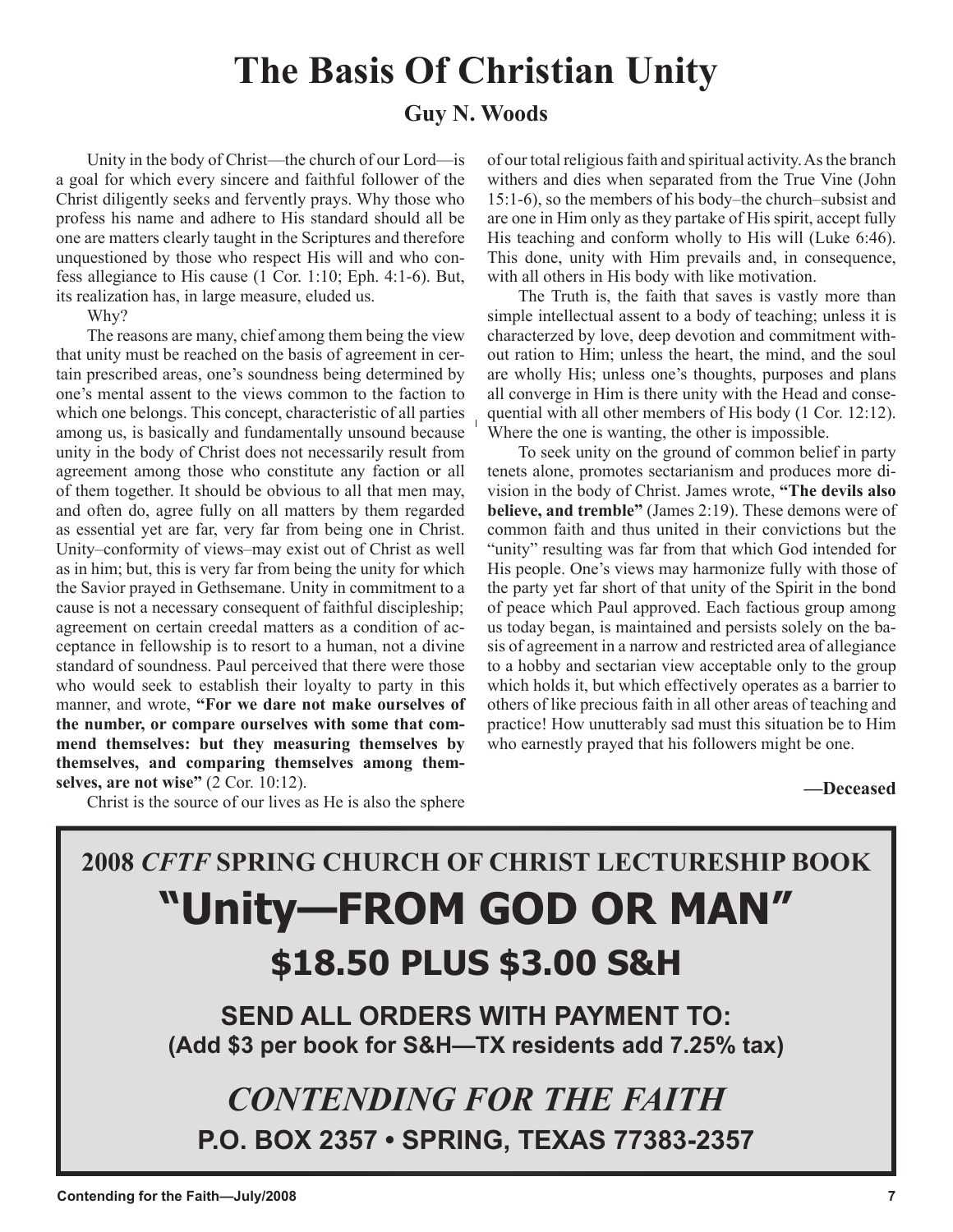# **An Email Debate**

 **Between Two MSOP Graduates, Preachers & Longtime Friends**

*BOTH DISPUTANTS STIPULATE DAVE MILLER IS A FALSE TEACHER*

**• Larry Powers •**

**Member & Former President MSOP Alumni Association; Instructor—Online Academy of Bible Studies; Preacher—Sharon Church of Christ, Sharon, TN**

*Defends Fellowshipping a False Teacher & Those Fellowshipping One*

## **• John West •**

## **Gospel Preacher Instructor—Truth Bible Institute**

## *Opposes Fellowshipping a False Teacher & Those Fellowshipping One*

**[Whether Powers realized it or not, in his email exchange with West, he unofficially represented the position of MSOP & OABS regarding fellowshipping a False teacher & those Fellowshipping one.—EDITOR]** 

Beginning on April 17, 2008 John West sent his first email concerning the false doctrine of Dave Miller and those that fellowship Miller to Larry Powers. Though not realized at the time, West's email was the first in an exchange of emails between the two preachers that concluded with Wests' tenth email to Powers. Powers' last email to West was the eighth in their exchange of what turned out to be a total of ten emails. West's ninth email was a response to Powers' eighth email, but Power's refused to answer him. On May 30, 2008 West wrote what turned out to be his final email (tenth email) to Powers and the last one in their email discussion. Powers had quit the polemic exchange and again refused to respond to West. Thus, their email exchange (debate) ended.

## **A FEW OBSERVATIONS REGARDING THE POWERS/ WEST DISCUSSION**

 Powers fundamental contention is that (1) the reevaluation and reaffirmation of elders is a false doctrine, (2) and it had not caused a cessation of fellowship between certain brethren prior to July 20, 2005 (his assumption). (3) thus, there must be some other reason for the cessation of fellowship between certain brethren who, prior to said date, had worked together in unity for many years. (4) Therefore, Powers concludes that the present division has nothing to do directly with Miller's having taught and practiced, along with the Brown Trail Church, the false R & R doctrine (1990) and, in 2002, when Miller was leaving BT for his present positon at AP, his failure to voice any opposition to it when the BT Church practiced it a second time. (5) Hence, Powers concludes that said division is in reality the fault of Dub McClish's and Dave Watson's dismissal on July 20, 2005 from *The Gospel Journal* as its editor and associate editor respectively. (6) So, Powers asserts that the false R&R error is simply a smoke screen, raised by McClish and Watson and their supporters, in an attempt to cover up the real reason for said division. (7) Therefore, Powers alleges it is Mc-Clish's, Watson's and their supporters *wounded pride, hurt feelings, along with their loss of power, prestige and influence in the brotherhood that is the cause for said division, not the false doctrine that he readily admits Miller taught, practiced and continues to believe.* (8)Thus, Powers asserts that McClish, Watson et al., in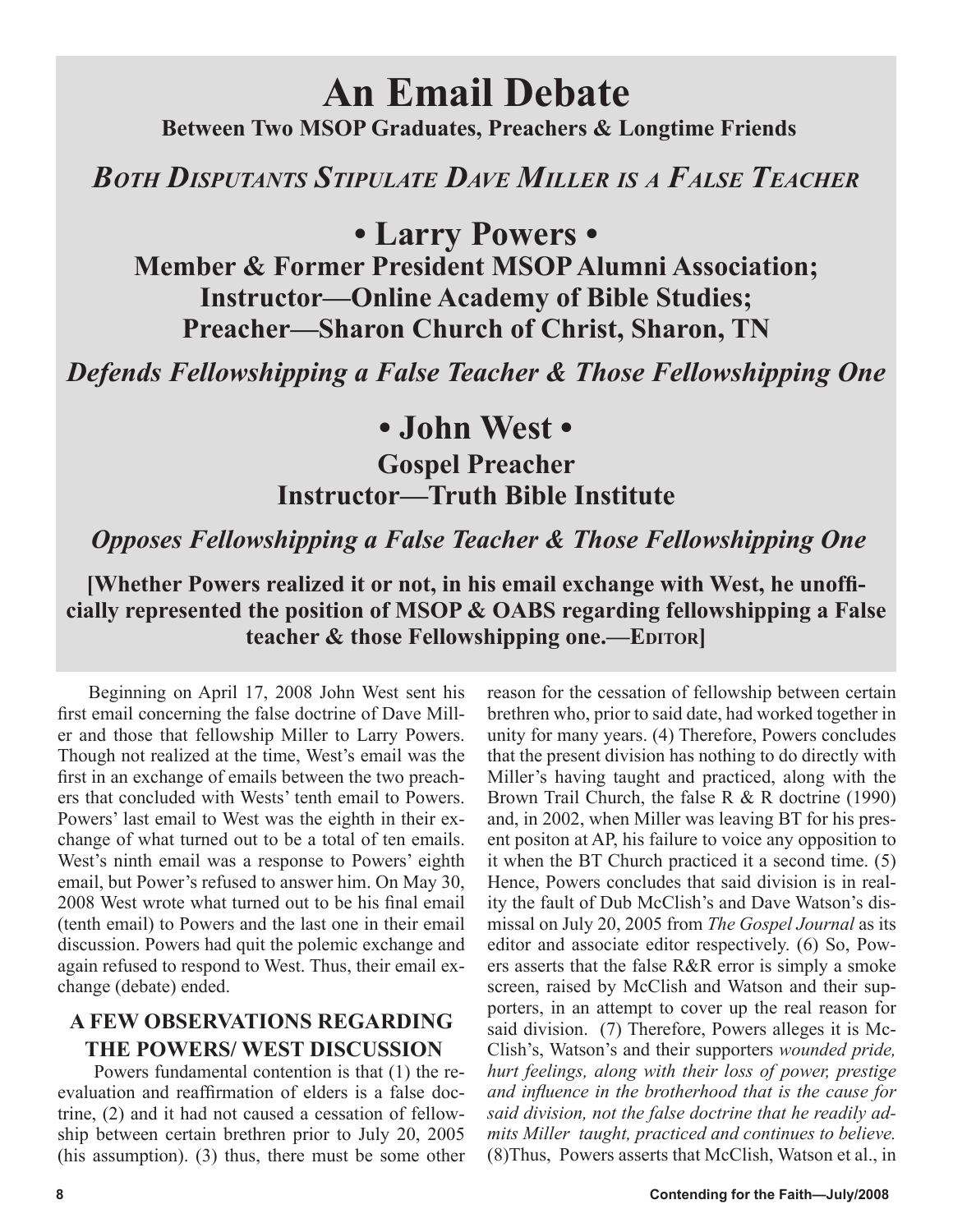actuality, are seeking to take vengeance on TGJ Board, MSOP, AP, et al., by carrying out a vendetta against said persons and institutions because of their dismissal from their positions in *TGJ*. Furthermore, (10) Powers boldly aserts that McClish, et al., are doing so without caring what their personal animosty does to the precious blood-bought body of Jesus Christ.

John West's, basic response to Powers' lack of evidence to sustain his position, his flawed reasoning and his libelous assertions are derived therefrom is: **"You have made your bold accusations, now do what is necessary to prove them to be true"** (1 Thess. 5:21).

One thing that certainly needs to be emphasized before going on with this summary is this–at least in his emails to West, Powers *put into print before the public* what has been propagated *privately out of print* by TGJ Board, MSOP, et al., to as many brethren as would listen to them since July 20, 2005. Powers, who has fully believed MSOP's spin on McClish, et al., simply did not have the cunning craftiness of MSOP, et al. to keep his views clandestined and out of print. However, because of this email exchange, Powers has learned at least one thing from West, and it is what Curtis Cates, and friends have known all along–that *their explanations regarding the reason(s) for the division obtaining for the last three years between certain brethren cannot stand the light of a fair, objective and open polemic study.*

In dealing with brother Powers' position brother West pointed out to him that he (Powers) had truly written and preached that Miller was/is a flase teacher. He quoted from Powers chapter in the 2005 Bellview Lectureship book on Liberalism. This lectureship was held only about a month before the firing of McClish and Watson. In his chapter, Powers wrote the following about the R&R of elders.

Today some liberals are advocating that elders should be re-evaluated each year or so. While visiting the Pearl Harbor church of Christ in Honolulu (December, 1996) one of the elders said, "I will only be serving as one of the elders until December 31st, after that the congregation will be re-evaluating us and I probably will not be serving after that." This elder did not attend the Sun-

**THE 2007 BOUND VOLUMES OF CFTF ARE READY FOR YOU. WRITE, PHONE OR EMAIL US TO-DAY FOR YOUR COPY. WHY NOT ORDER AN EXTRA COPY FOR A FRIEND**?

day evening service that evening because he had family visiting. There are other congregations throughout the brotherhood who have adopted this practice of re[- ]evaluating or reaffirming elders. Contending for the Faith, January 2003, list[ed] some congregations [that] are using this unscriptural method of dealing with elders. They list[ed]:

1. The Richland Hills Congregation, North Richland Hills (Forth Worth), Texas

2. The Houston Park Congregation, Selma, Alabama

3. The Pleasant Ridge Congregation, Arlington, Texas

4. The Airport Freeway Congregation, Euless, Texas

5. The 11th and Willis Streets Congregation, Abilene, Texas

6. The Crestview Congregation, Waco, Texas

7. The Brown Trail Congregation, Bedford, Texas (The only congregation in the list without a reputation for liberalism to a greater or lesser degree

The congregations using this unscriptural re[-]evaluating or reaffirming of elders have several different methods for the process. They have different time tables(sic) and different criterion to determine if a man may continue to serve. Some have attempted to give this process a different name to make it sound more pleasing. But no matter what it is called, a skunk by any other name still stinks. Some have set the minimum level of confidence for elders at 70%. Brother Marvin L. Weir stated:

One valid objection disqualifies a man from serving as an elder. However, where is the scripture or wisdom that necessitates that an elder who has been selected by the congregation and who meets the Holy Spirit's qualifications can/must be periodically 'reaffirmed?' (CFTF, January 2003).

Where is the Bible authority for such a practice? The Bible puts forth the authority for the selection and appointment of elders (Acts 14:23; 15:4ff; 16:4; 20:17; 1 Tim. 3:1-7; Titus 1:5-9). The Bible does not give the specifies of how this selection is to take place. Therefore the how of the selection is left to human wisdom. But this must be done in accordance and harmony with

## Guilt By Association **A 19 page tract by**  Lester Kamp, EDITOR *Matters of The Faith* .25 EACH OR \$20 PER 100 PLUS POSTAGE Order from: Lester Kamp • PO Box 440297 aurora, co 80044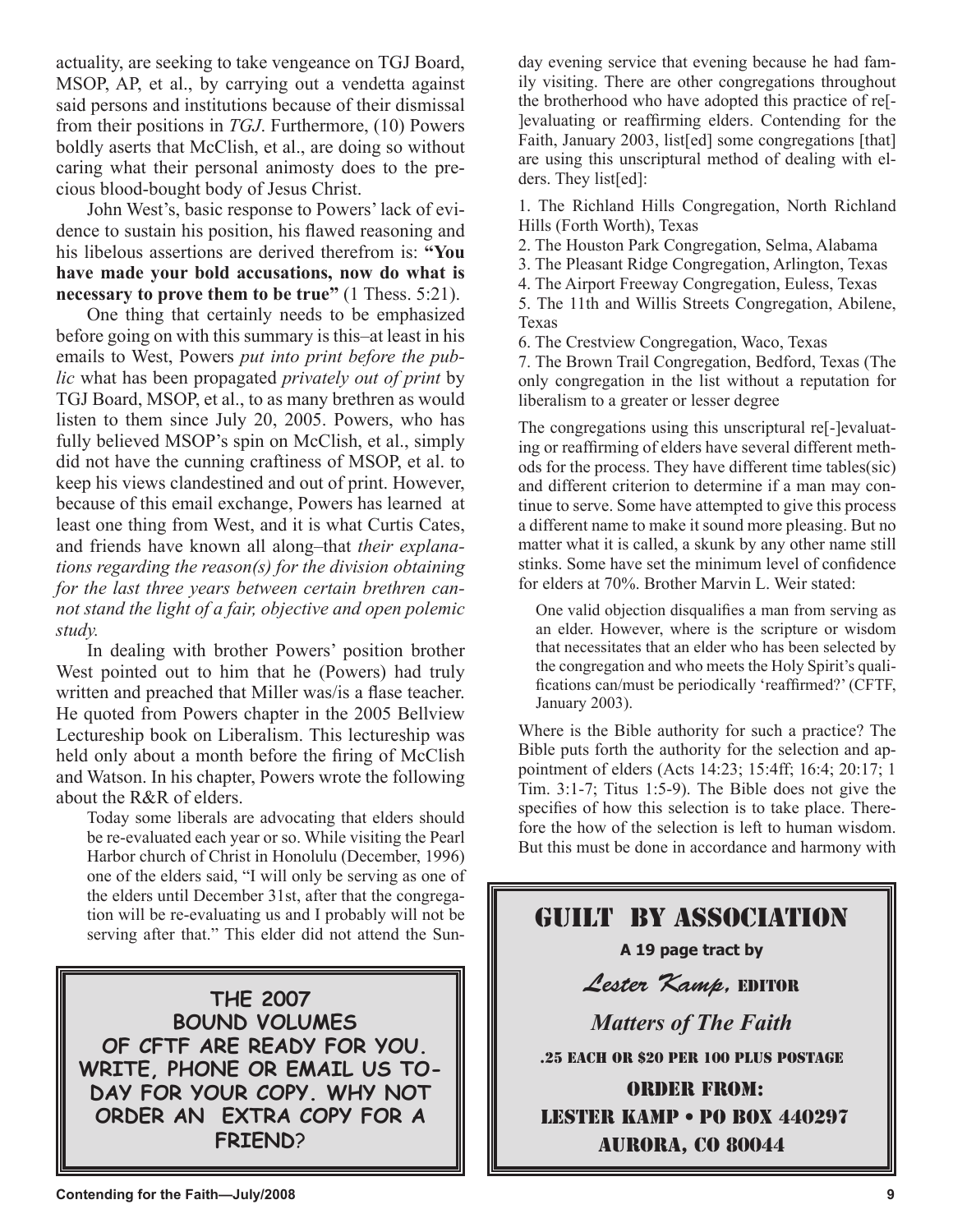scriptural principles. No where(sic) in the scriptures does it give authority for a re[-]evaluation or reaffirmation of elders.— Larry Powers, Bellview Lectureship Book (pp. 276-277). **[***Unless it has been removed recently Powers had posted on the Sharon Church of Christ Web site his Bellview lecture containing this quotation.***—Editor**]

Having proven from Powers' own words in a public record, which record was orginally written months before McClish and Watson were fired, that Powers taught the truth about Miller, West then pointed out to Powers that he (Powers) had believed and taught that Miller was "in error," calling BT and supporters "liberal" and "unscriptural." But now Powers is declaring that the New Testament authorizes fellowshipping a false teacher. Did Powers think when he wrote the previously quoted material from his 2005 lecture chapter in the Bellview book that Miller should be supported and everyone continue in fellowship with him as Powers is adamant in doing today? [*If he believed then what he believes and teaches today, why did Powers not write the same in his 2005 Bellview Lectureship book chapter? Is it possible that Powers understood that faithful children of God would know that one who is unscriptural, a teacher of error and liberal, is not to be fellowshipped by faithful brethen? Furthermore, should Powers not have been as vocal and adamant regarding said error and he who taught it then as he is now? Why did he, along with Curtis Cates, Bobby Liddell, et al., not chastise McClish and the rest of us for our teaching against the false R&R doctrine and marking Miller for teaching it and never repenting of doing so?* **—Editor]**

West also gave Powers many True/False questions to help him see his error, but did Powers answer them? He answered none of those questions, though West repeatedly called his attention to the questions, reminding him that "he had not touched them top, side, bottom or edge." In the late Guy N. Woods' debates he often would point out at the beginning of a debate that the way the debaters dealt with questions went a long way toward proving to the audience the integrity or the lack of it of the disputants.

West pressed Powers for obvious reasons with the likes of the following comments and questions that Powers refused to answer. West wrote, saying to Powers:

Larry, you must have missed or ignored my last email when I stated to you (and you know this perfectly well) that God approves of certain division (over error) and condemns certain division (over judgment). God also approves certain unity (Biblically based), and condemns certain unity (based on false doctrine). Congregations supporting false doctrine need to be taught and, if not repented, the faithful need to split to start a faithful congregation in the area. I guess you have changed that belief as well Larry. In the past you would not have upheld a congregation, school, organization, etc. who promoted, supported or defended a false teacher. I have a few more questions for you to answer.

1. (T/F) It is acceptable in the sight of God for the faithful to tolerate false teaching anywhere.

2. (T/F) It is a sin for the faithful to separate themselves from the unfaithful/false teachers.

3. (T/F) All division in the church is sinful division.

4. (T/F) All unity in the church is acceptable to God.

5. (T/F) When faithful brethren separate themselves from unfaithful brethren (who refuse to repent of their sins) the faithful brethren are in the wrong.

6. (T/F) Dave Miller preached false doctrine in 1990 while a member of the Brown Trail church of Christ.

7. (T/F) Dave Miller practiced false doctrine in 1990 while a member of the Brown Trail church of Christ.

8. (T/F) Brown Trail practiced false doctrine when Miller was leaving Brown Trail in 2002.

9. (T/F) No one made elder R & R a test of fellowship prior to July 20, 2005.

10. (T/F) Curtis Cates had no problem with Dub Mc-Clish's opposition to Dave Miller's error before July 20, 2005.

11. (T/F) Curtis Cates opposed Dub McClish's opposition to Dave Miller's error before July 20, 2005.

12. (T/F) The practice of the R  $&$  R of elders as taught by Dave Miller is an optional matter.

13. (T/F) God demands that men be of the same mind and judgment on obligatory matters.

14. (T/F) God approves of brethren disagreeing on obligatory matters.

15. (T/F) Someone is in sin when two brethren disagree over obligatory matters.

16. (T/F) With all other things being scripturally equal, Christians must fully agree on the manner or mode of the indwelling of the Holy Spirit in a Christian in order to be pleasing to God.

17. (T/F) With all other things being scripturally equal, God is pleased when Christians practice the R  $&$  R of elders as was done by the Brown Trail church of Christ.

Powers' view of "arguing and proving this case" was seemingly learned from denominational preachers and apostate brethren. No matter the evidence or the argument West presented to Powers, answering, contradicting and refuting Powers' position, he ignored it— *then reasserted his views*. He also ignored the implications of his position—*then reasserted his vews*. Furthermore, Powers ignored his inconsistencies, then, you guessed it—*he reasserted his views*.

To "argue" from the premise, as Powers, MSOP, et al., routinely do, that when one recommends a book by an erring brother one is necessarily by so doing put one into fellowship with the erring author is absurd on the face ot it. If such were the case every book in the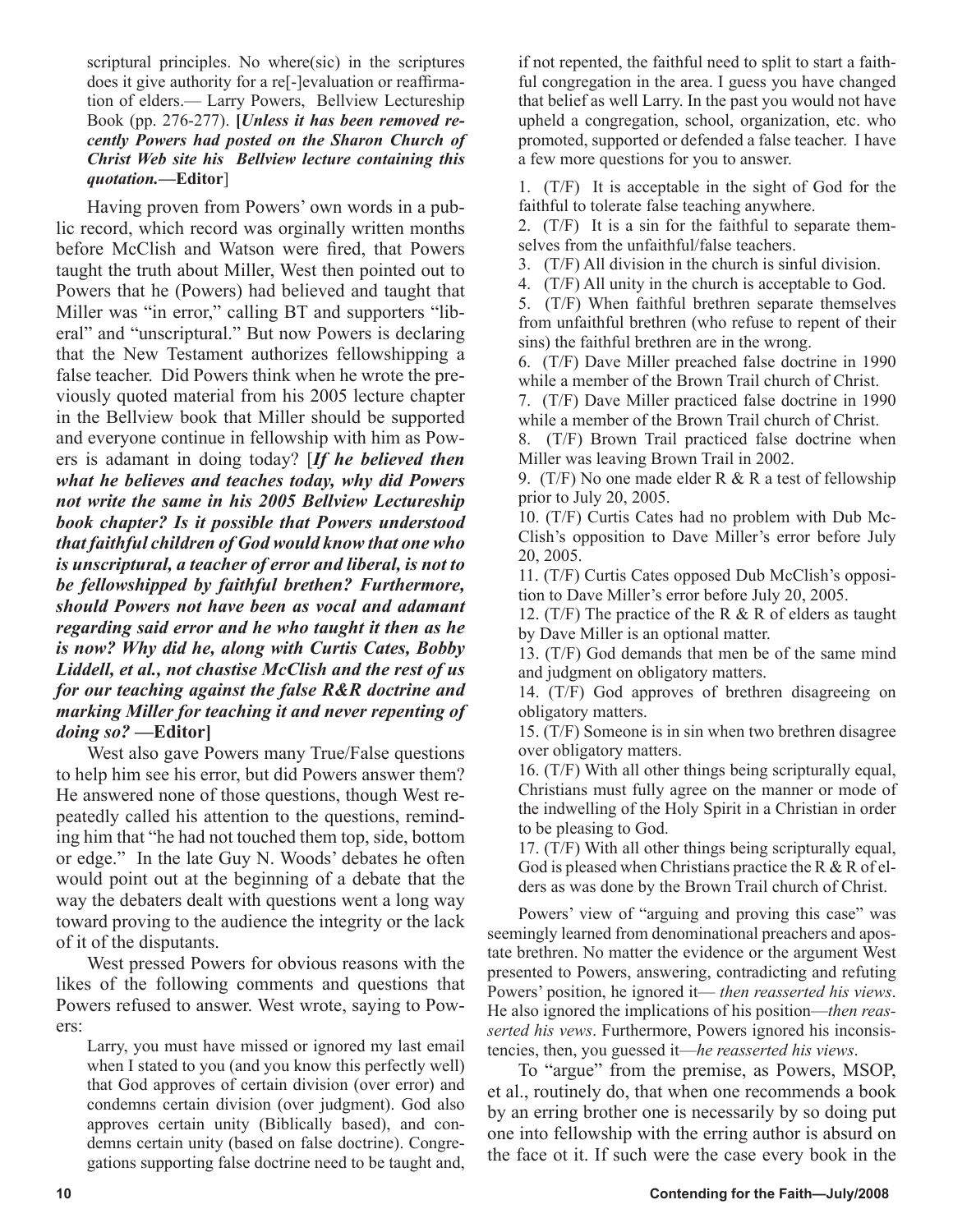MSOP library would have to be written by a faithful member of the church who remains faithful unto death. That would include every preacher's personal library as well. The only exception, according to Larry Powers, would be Dave Miller, or someone such as Miller, whom some sort of Church of Christ Synod has met and conferred *Most Beloved False Teacher* status.

There are several other matters brought out in the debate that I have not covered in this brief surmmary. Nevertheless. the most common errors committed by Powers I have noticed.

West offered Powers the following propositions for debate, but he ignored them to the point that his silence was/is deafening. West wrote to Powers:

Since you are so firm in your support of a known false teacher, I will challenge you to a four night oral debate. I have listed propositions for you. Since you are bent on defending this in email, you should have no problem defending it in a public date.

**RESOLVED:** "The New Testament of Christ authorizes the practice of the re-evaluation and reaffirmation of elders as Dave Miller and the Brown Trail Church of Christ taught and practiced the same."

Affirmative:\_\_\_\_\_\_\_\_\_

Negative: John West

**RESOLVED:** "The Scriptures teach that faithful children of God may fellowship Dave Miller even though he (Miller) is guilty of violating a Scriptural obligation when he practiced the re-evaluation and reaffirmation of elders as he (Miller) and the Brown Trail Church of Christ practiced the same."

Affirmative: Larry Powers

Negative:John West

**RESOLVED:** "Dave Miller's "marriage intent doctrine" is authorized by the New Testament."

Affirmative: \_\_\_\_\_\_\_\_\_

Negative: John West

**RESOLVED:** "Dave Miller's 'marriage intent doctrine' violates a New Testament obligation."

Affirmative: John West

Negative: \_\_\_\_\_\_\_\_

**RESOLVED:** "The Scriptures teach that faithful children of God may fellowship Dave Miller with God's blessings even though he (Miller) is guilty of violating a Scriptural obligation in supporting and defending the 'marriage intent doctrine' as practiced by Everett Chambers<sup>"</sup>

Affirmative: Larry Powers

Negative: John West

West also wrote to Powers the following and offered other questions to him that, of course, he ignored.

## **Larry Wrote:**

You have accused me of supporting elder R/R merely because I support MSOP and would recommend the school.

### **John's Reply:**

Larry, are you saying that you do not support MSOP who directly supports Dave Miller. Remember, Dave Miller has never repented of preaching or practicing the elder R/R doctrine at Brown Trail in 1990. Am I accusing you of supporting elder R/R or is it a fact that you ARE supporting it by your evil associations?

Let me ask you a few more questions.

- 1. Do you support MSOP?
- 2. Does the faculty at MSOP support Dave Miller?

3. Has the faculty at MSOP spoken with Dave Miller on any lectureship, thus lending support to the elder R/ R doctrine?

4. Has the faculty at MSOP spoken against (condemned) Dave Miller for teaching his elder R/R doctrine?

5. Has the faculty at MSOP spoken against (condemned) Dave Miller for practicing his elder R/R doctrine?

6. Has the faculty at MSOP spoken against (condemned) Dave Miller for his "marriage intent" doctrine?

Let me remind you that a number of men you support (Robert Taylor, Curtis Cates, Garland Elkins, Bobby Liddell, Gary McDade, to name a few) are speaking WITH Dave Miller on the Truth in Love Lectures THIS WEEK (May 14-18, 2008).

*In ending this brief review we make the following offer to our readers:*

## **WRITE OR EMAIL CFTF FOR YOUR COPY OF THE LARRY POWERS/JOHN WEST EMAIL EXCHANGE**

**In case anyone might think we do not desire for people to see the exact and complete Powers/West email exchange, we will be happy to email or mail a complete copy of it to those who request it. There will be no charge made for those who order it by email. For those who order it by regular US Mail we will only charge for postage and handling.** 

**—David P. Brown, Editor**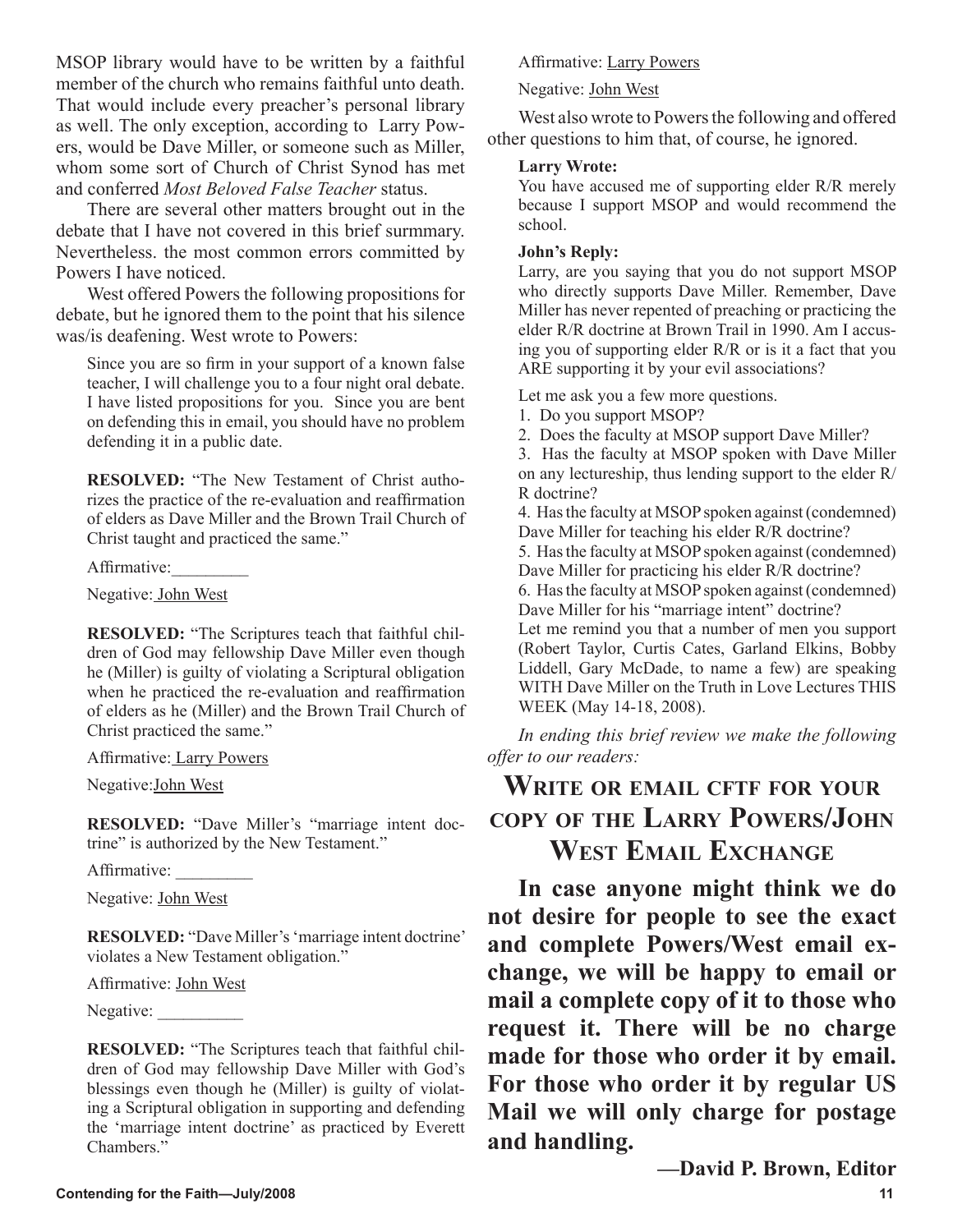## **HOW LONG DO WE WAIT?**

## **Kevin Townsend**

A question often arises in the minds of faithful brethren as to how long we should bear with a much beloved Christian family member or Christian brother or sister who is involved in continued unrepentant sin. Our emotions tug at us in one direction to "give them some more time," while our knowledge of God's word and our strong desire for them to put away sin and be saved tugs in an equally strong manner in the opposite direction. What is one to do?

The Bible gives us a great object lesson on the attitude we should have in these situations as we balance our emotional feelings for the erring brother with the actions demanded of us by our holy and just God. In 1 Samuel 15, we find God displeased with Saul for failing to destroy all the Amalekites. The Bible shows the prophet Samuel's love for Saul and that he was grieved by God's pronouncement of Saul's punishment. Samuel attempts to intercede with God to stay Saul's punishment, 1 Sam. 15:11b **"…And it grieved Samuel; and he cried unto the LORD all night."** God does not withdraw His punishment or change His mind, so the next day Samuel faithfully and fully carries out God's command against Saul, his loving emotions towards Saul notwithstanding. The day ends with Samuel performing the Old Testament equivalent of what we would call today a withdrawal of fellowship. We also find Samuel mourning the loss of all future fellowship with Saul due to Saul's sinful conduct: **"And Samuel came no more to see Saul until the day of his death: nevertheless Samuel mourned for Saul: and the LORD repented that he had made Saul king over Israel"** (1 Sam. 15:35).

The lesson here is clear. Our feelings for someone, be it family or friend, must NEVER override God's word, EVER! In this example, Samuel had to depose his friend as king and then never go to him again for the remainder of his life. God expects this level of devotion and commitment from us today (as stated in his New Testament, e.g., Matthew 10:34–39).

When beloved Christian brethren are involved in continued sin and we are working to bring them to repentance, how long do we bear with them if they continue in sin and show no signs of turning back to righteousness? There are some Bible principles that must be considered. First, we must consider the soul of the erring brother: **"Brethren, if any of you do err from the truth, and one convert him; Let him know, that he which converteth the sinner from the error of his way shall save a soul from death, and shall hide a multitude of sins"** (James 5:19-20).

Second, we have to consider the negative effect on the body of Christ when other Christians see this erring brother being allowed to continue in open sin, apparently without consequence or restraint. Other brethren may come to believe that sin is allowed or tolerated by the lack of action on our part or the excessive time the unrepentant brother is allowed to continue in sin.

## **THE TAHOE FAMILY ENCAMPMENT**

A current example may help to clarify some of the issues involved in the question under discussion. The Tahoe Family Encampment (TFE) (**tahoefamilyencampment.com)** has been from its beginning, and remains for the most part, a platform for liberal preachers who are connected with schools and/or congregations that are engaged in various religious errors. (It, therefore, mainly draws members of the churches of Christ who are, in large part, of the same mindset or who are so Biblically ignorant and naïve that they are dupes for error.) To demonstrate this fact, some of the 2008 speakers at TFE include:

**Truitt Adair, Lubbock, Texas – The Executive** Director of Sunset International Bible Institute (formerly Sunset School of Preaching): **sibi.cc/index.php?option=com\_ frontpage&Itemid=1**. This school has been recognized for years as having teachers holding errors on the Holy Spirit, grace, and marriage, divorce and remarriage (MDR), and its alumni have caused grievous problems in foreign fields (e.g., they divided the church in Bangkok, Thailand, in the 1980s and have caused problems in Indonesia). He came up through the ranks at Sunset as a teacher, so he is well aware of the doctrinal positions of those on his staff. He has spoken at Tulsa Workshop.

**Tex Williams, Cedar Park, Texas –** Longtime teacher at Sunset International Bible Institute. Tex left Sunset several years ago to become director of World Bible School (WBS), succeeding Reuel Lemmons. WBS's headquarters is in Austin, TX, at the liberal Westover Hills Church of Christ. Check their website **westover.org/** and especially look under "resources" (the very liberal *Heartlight* electronic magazine **heartlight.org/** is supported by the Westover Hills Church; also look under "Who We Are" and check their false concept of the church<sup>1</sup>).

**Ken Wilson, Tacoma WA** – Ken is a member of the Lakeview Church of Christ **lakeviewcofc.org/index.php**

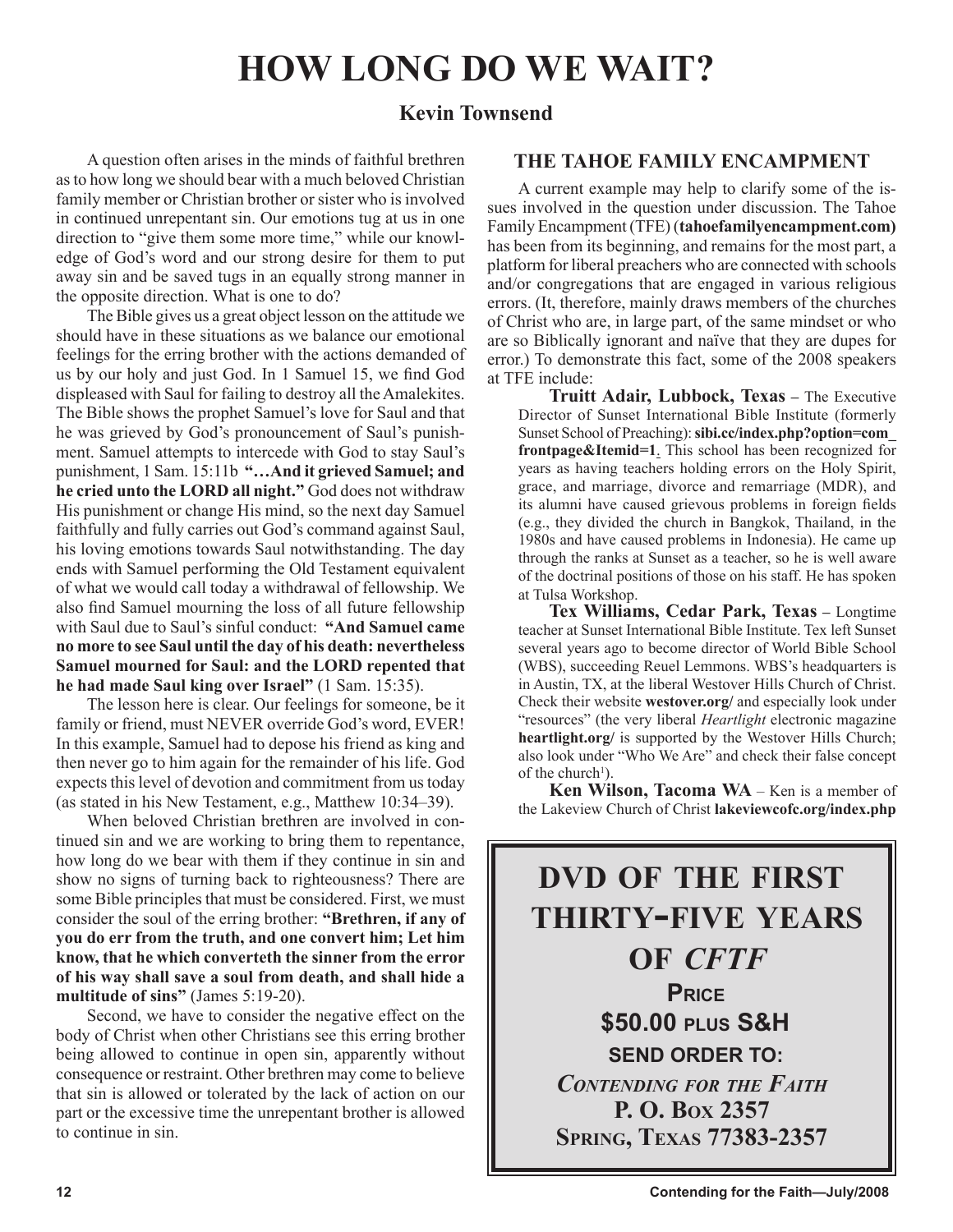which has a Bible school, Lakeview Bible Institute, a satellite of Sunset International. His biography shows he earned his Doctor of Ministry degree from Bethany Theological Seminary. His religious and ministerial education was based on this denominational philosophy: "Bethany's educational program bears witness to the beliefs, heritage, and practices of **the Church of the Brethren** in the context of the whole Christian tradition. Among its values and goals, Bethany Theological Seminary: … Seeks to equip the whole church to better discern its faith and calling. Invites into the community persons of both genders, and of all races, nations, **and confessions**" *(emphasis added;* **bethanyseminary.edu/about/mission**)**.**

**Brandon Holt, Riverside, CA** – Brandon Holt is the evangelist at the Corona church of Christ in Corona, CA: **coronachurchofchrist.com/index.php?nid=22287&s=hm**. A look at their worship web page **coronachurchofchrist. com/index.php?s=mn&nid=23157** reveals that their worship involves the use of an "Actors (Worship Ensemble)," a "children's worship hour" (i.e., children's church), and a three minute "greet and meet" prior to the song where worship of God is interrupted and the assembled people chat with each other instead of worshiping. Such things are not in harmony with the word of God.

**Jim Gardner, Fresno, CA –** Jim Gardner is the preacher for the very liberal Woodward Park church in Fresno, CA: **woodwardparkchurchofchrist.com/ministers.html** He preached at Marble Falls, TX, in 2005–2006 before moving on to a much larger (and even more liberal) church in Fresno. Marble Falls was already very doctrinally weak before Gardner got there in 2005. He helped turn the church so much further to the left that several families (including some deacons, one of which was the treasurer) could no longer in good conscience stay. They left and began a new congregation.

Each year Paul Methvin, director of TFE (a brother whose liberal sympathies and connections are well known by those familiar with his history), invites a very few supposedly "conservative" speakers, while packing the speakers lineup with liberals. Among the alleged token "conservatives" on this year's lineup once again are Glenn Colley<sup>2</sup>, Mack Lyon<sup>3</sup> and Brad Harrub<sup>4</sup>.

## **BRAD HARRUB—A CASE IN POINT**

This year will make at least three consecutive years brother Harrub has spoken at TFE. Various brethren as early as September 2005 began expressing concerns about some of the congregations where brother Harrub was accepting preaching engagements. Brethren warned him of the rampant liberalism of TFE before he participated in the 2006 program, but he elected to participate in spite of their warnings. He not only spoke on the 2006 TFE, but while in California for that engagement, he also spoke on the Spiritual Growth Workshop at the Woodward Park congregation in Fresno with Jim Gardner (referenced above) and several other liberals.

He then saw no inconsistency in speaking at Lubbock Lectures (October 8–12) and then at Spiritual Sword Lectures (October 15–19), the latter of which also had Dave Miller on its speakers lineup. (The respective directors of these two lectureships who invited brother Harrub to speak apparently also saw no spiritual inconsistency between his speaking on their programs and speaking on lecture programs loaded with liberals.)

I am aware of one brother who has, in recent years, exerted special efforts to turn brother Harrub away from his sinful fellowship with those at TFE and other places (2 John 9–11). Among other efforts to do so, he sent brother Harrub a copy of the February 2007 Contending for the Faith (Spring, TX) Lectureship book, *Fellowship—From God or Man?* marking specific pages he especially thought would be helpful. Additionally, this brother has discussed brother Harrub's sinful fellowship practices with him. Even after all this concerted effort to move brother Harrub towards righteous living, he continues to violate God's law on fellowship year after year. He seems to be "ever learning, and never able to come to the knowledge of the truth" on this Bible doctrine (2 Tim. 3:7). It would be one thing if brother Harrub were a novice in the faith or if he at one time unintentionally "stumbled" into a situation without warning where fellowship was compromised, but this is not the case. He has walked into this sin with his eyes wide open, and after ample warnings, he continues to repeat his error. He has obviously disregarded such warnings and has apparently decided he is not subject to God's fellowship boundaries. How many such offenses should he be allowed to commit to see if he will finally abandon his course of compromise? We have waited now almost three years. Do we wait another year? Another three years? As the title of this article says, "How Long Do We Wait?" before we react to brother Harrub's violation of 2 John 9–11?

Given brother Harrub's consistent history of fellowship with error over the past three years, how can the faithful continue in fellowship with him (or others in similar circumstances) in light of the foregoing passage and other Biblical principles? Has he not regularly and repeatedly given amicable greetings and implicitly (if not explicitly) bade Godspeed to those holding and teaching error and sin? If we continue to extend our fellowship to him while he continues in sin (2 John 9–11), do we not show respect of persons (Acts 10:34–35) and treat him with "prejudice" and "partiality" (1 Tim. 5:21)?

Sin potentially affects two entities—the sinner and those

**2008 SPRING CFTF LECTURES CD'S, DVD'S, MP3, &VIDEO RECORDINGS** 

## **ORDER FROM:**

**Jim Green 2711 Spring Meade Blvd. Columbia, TN 38401 PHONE**: (**931) 486–1364**

**www.jgreencoc-video-ministry.com Email at: jgreencoc1986@yahoo.com**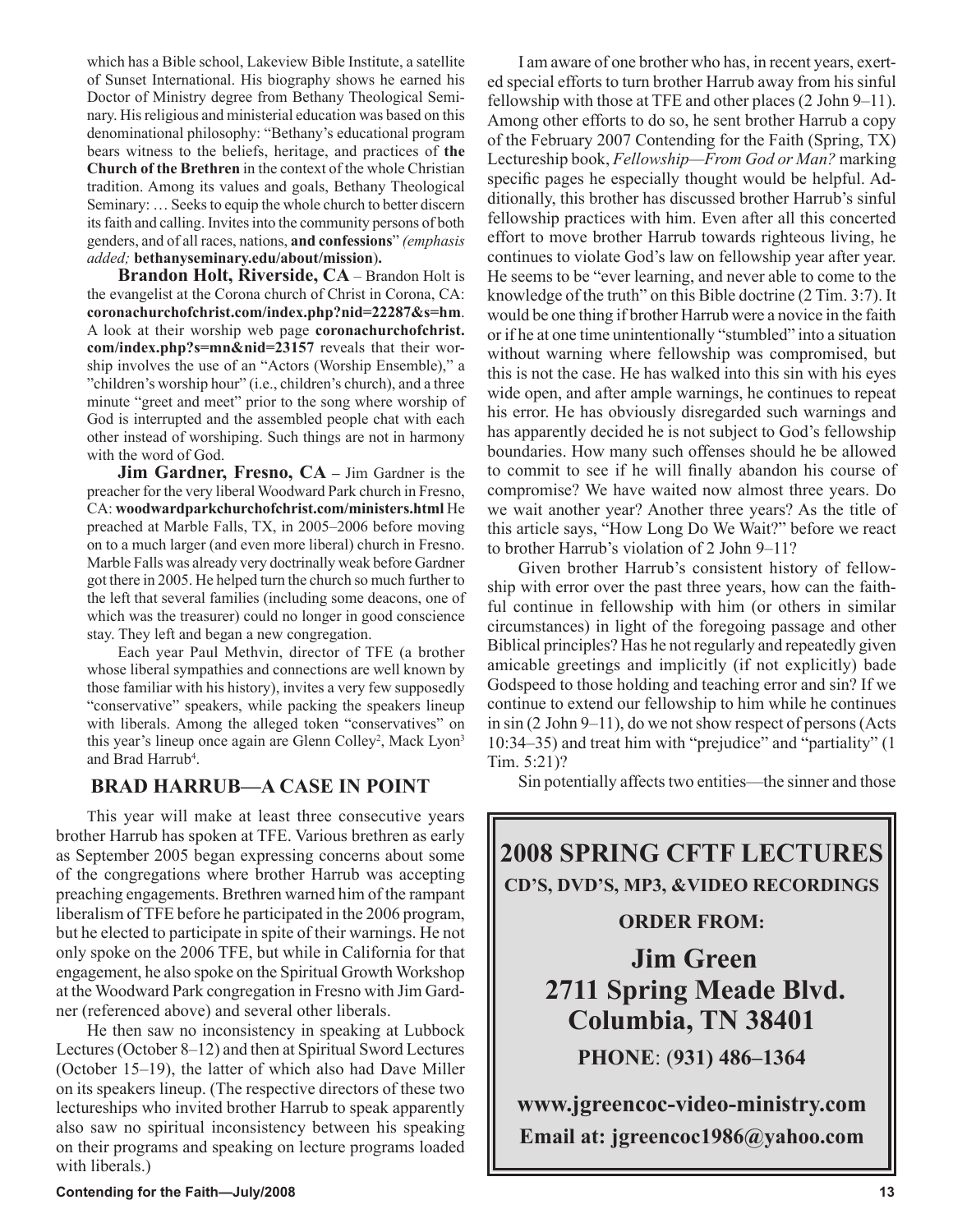around the sinner. If the sinner cannot be turned from his or her evil course of conduct then we must follow God's commands and protect those in the body of Christ. We must do this in a manner so as not to leave the impression that sin is tolerated or accepted while at the same time allowing the erring brother an opportunity to study, repent of his sinful conduct and progress towards salvation. God provides us a general sequencing of how these events are to occur: **"A man that is an heretick after the first and second admonition reject; Knowing that he that is such is subverted, and sinneth, being condemned of himself"** (Titus 3:10–11).

Although God does not tell us specifically when we must start this process or how much time must elapse between the admonitions, He does provide one overriding guideline that should infuse a major sense of urgency into everything we do in regards to the issue of fellowship: "…*Know ye not that a little leaven leaveneth the whole lump?* **Purge out therefore the old leaven, that ye may be a new lump, as ye are unleavened. For even Christ our passover issacrificed for us"** (1 Cor. 5:6b–7 emphasis KT).

The Spirit, through the Apostle Paul, tells us there is danger to the body of Christ when sin is allowed to remain in the camp. Whenever we help bear our brother's burden of sin (Gal. 6:2) we should allow a period of time for the erring brother to repent and put away this sin. In so doing we give him opportunity to repent of sin and escape the devil's snare (2 Tim. 2:24–26). If it becomes clearly apparent that the erring brother is not moving towards repentance, then protection of the Lord's body becomes the paramount objective. We must, as God instructs, "after the first and second admonition reject" the brother who willfully chooses to walk in sin rather than righteousness (Rom. 16:17–18; Phil. 3:17–19; 2 Thess. 3:6).

How long do we wait? For the lost sheep who has wandered away and is in need of our help to returning to faithful service, we work with him as he progresses towards repentance and restoration. For the resistant and defiant brother who remains in sin we warn the brother (Titus 3:10–11), hoping for his repentance. If none is forthcoming, we take steps to keep the body of Christ pure. Such is the command of God.

### **END NOTES**

<sup>1.</sup> They have this overly broad statement to say about the church, God's family: "About God's Family – Another term for God's family is **the church which is the community of everyone who has been saved by Christ. They can be recognized by their commitment to following Christ, their love for God's family, and their service to their community and the world…"** (emphasis added) http://www.westover.org/who-we-are.html

2. Glenn Colley is a multi-year attendee at the Tahoe Family Encampment. He was scheduled at TFE 2006 and may have attended other years as well. He is an elder at the West Huntsville church of Christ and, as such, brother Colley apparently had a hand in extending fellowship to "Dr. Miller" when he came and spoke at West Huntsville in 2007. http://www.westhuntsville.org/Meetings/ Seminar2007.shtml Brother Colley has also written materials that are currently in use by the liberal Lads to Leaders organization. http://www.lads-to-leaders.org/holdfastchapters.pdf

<sup>3.</sup> Mack Lyon is also a multi-year attendee at the Tahoe Family En-

campment. He was scheduled at TFE 2006 and may have attended other years as well.

<sup>4.</sup> Brad Harrub, a former associate of Dave Miller at Apologetics Press, is currently the co-founder of Focus Press and Editor of Think magazine: http://www.focuspress.org/brad.html

> **—Kevin Townsend 6331 Shady Green San Antonio, TX 78250-5017 kevintownsend@satx.rr.com**

## **LIVE ONE DAY AT A TIME**

No man ever sank under the burden of the day. It is when tomorrow's burden is added that the weight is more than a man can bear. Never load yourselves so. If you find yourselves so loaded, at least remember this: It is your doing, not God's. He begs you to leave the future to Him, and mind the present.

Finish each day and be done with it. Some blunders and absurdities no doubt crept in; forget them as soon as you can. Tomorrow is a new day; begin it well and serenely, and withtoo high a spirit to be cumbered with your old nonsense.

**Matt. 6:34 —Emerson**

#### **GRATITUDE AND APPRECIATION**

 God and the doctor we all adore At the brink of danger, but not before: The danger passed —the trouble righted — God is forgotten, and the doctor sleighted. —Selected

## *UNITY—FROM GOD OR MAN*

| $CD$ of $2008$<br><b>CFTF</b> | <b>\$8.00 PLUS POSTAGE</b>            | <b>PDF</b>   |
|-------------------------------|---------------------------------------|--------------|
| Lectureship                   | <b>ORDER FROM:</b>                    | Researchable |
| <b>Book</b>                   | <b>CFTF</b>                           |              |
|                               | P.O. Box 2357 • SPRING, TX 77383-2357 |              |

## **FREE CD AVAILABLE**

*Contending for the Faith* is making available a CD-ROM free of charge. Why is this CD important? ANSWER: It contains an abundance of evidentiary information pertaining to Dave Miller's doctrine and practice concerning the re-evaluation/reaffirmation of elders, MDR, and other relevant and important materials and documents directly or indirectly relating to the Brown Trail Church of Christ, Apologetics Press, Gospel Broadcasting Network, MSOP, and more.

To receive your free CD, contact us at *Contending for the Faith*, P. O. Box 2357, Spring, TX 77383-2357, or email us at cftfdpb@gmail.com.

If you desire to have a part in the distribution of this important CD you may make your financial contributions to the Spring Church of Christ, P. O. Box 39, Spring, TX 77383.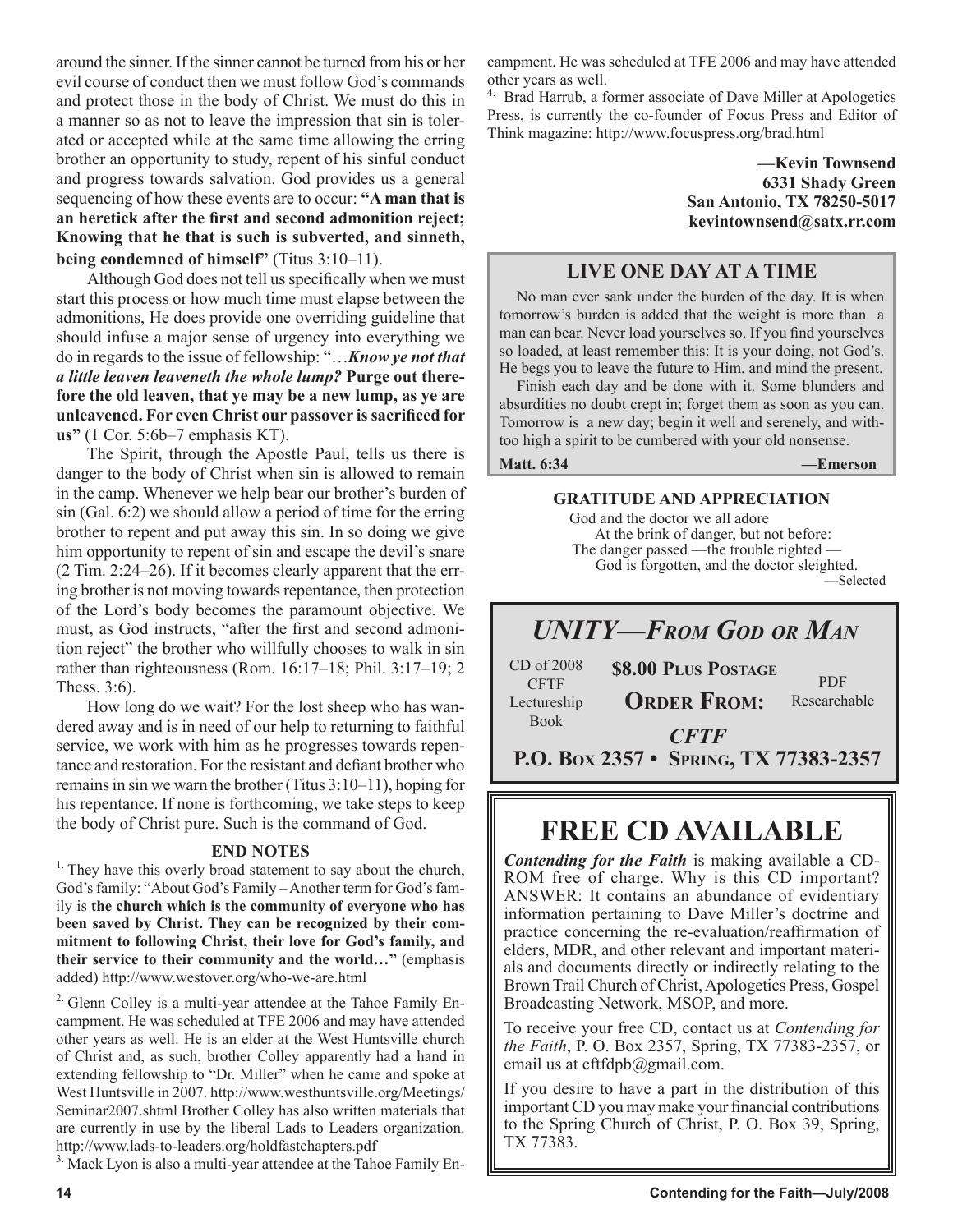# **OTTAWA COUNTY CHURCH OF CHRIST**

**Terry M. Hightower**

**3rd & Hayes St. P.O. Box 123 Port Clinton, OH 43452 (419) 734-6663**

**THEME**

*THE UNFRUITFUL WORKS OF DARKNESS* **—** *EPHESIANS 5:11*

| <b>FRIDAY</b> – August 1st   |                                                          |                      |
|------------------------------|----------------------------------------------------------|----------------------|
| 7 PM -                       | <b>Fellowship And Unity That God Approves</b>            | <b>Danny Douglas</b> |
| $8PM. -$                     | <b>Who Are The Troublers of Israel?</b>                  | <b>Daniel Coe</b>    |
| <b>SATURDAY - August 2nd</b> |                                                          |                      |
| 1 PM. -                      | <b>Fellowshipping Darkness By Financial Support</b>      | <b>Daniel Coe</b>    |
| $2 PM. -$                    | <b>Explanation of Ephesians 5:11</b>                     | <b>Gary Boling</b>   |
| 3 PM. -                      | <b>Open Forum</b>                                        | David P. Brown       |
|                              | <b>Dinner Break</b>                                      |                      |
| 7 PM -                       | <b>Error On The Holy Spirit</b>                          | <b>Danny Douglas</b> |
| 8 PM. -                      | <b>Works of Darkness That Cannot Be Fellowshipped</b>    | David P. Brown       |
| <b>SUNDAY - August 3rd</b>   |                                                          |                      |
| $9:30 AM -$                  | <b>The Sin of Silence</b>                                | <b>Daniel Coe</b>    |
| $10:30 AM -$                 | <b>The Consequences of Unscriptural Fellowship</b>       | David P. Brown       |
|                              | <b>Noon Meal</b>                                         |                      |
| $2PM -$                      | <b>Open Forum</b>                                        | David P. Brown       |
| 3 PM -                       | <b>Sacrifices and Blessings of Scriptural Fellowship</b> | <b>Danny Douglas</b> |
|                              |                                                          |                      |

## *Lodging on Beautiful Lake Erie*

**Portside Hotel (419) 732-2700 • Budget Inn (419) 734-5633 • Comfort Inn (419) 732-2929**

**For more information: Contact the local evangelist: Gary Boling (419) 734-6663** 

 **e-mail:rboling91797@roadrunner.com**

# **TRUTH BIBLE INSTITUTE...**

is an educational institution without walls helping others to learn to teach God's Word (2 Timothy 2:2). All courses are taught over the internet through MP3 recordings. Study the Bible and Bible related subjects at your own pace under a qualified and experienced faculty in the privacy of your own home. If you are prepared to work, is it not time that you studied with us?

*REGISTRATION FOR THE 2008 FALL TRIMESTER BEGINS ON AUGUST 13. NOW IS THE TIME TO APPLY FOR THE 2008 FALL TRIMESTER. APPLICATION FORMS ARE LOCATED ON THE TBI WEB SITE.*



**Paul Vaughn**

**FOR MORE INFORMATION PLEASE GO TO OUR WEB SITE OR WRITE US:**

# **www.truthbibleinstitute.org**

**TRUTH BIBLE INSTITUTEP. O. BOX 39SPRING, TEXAS 77383PHONE: 281.350.5516**